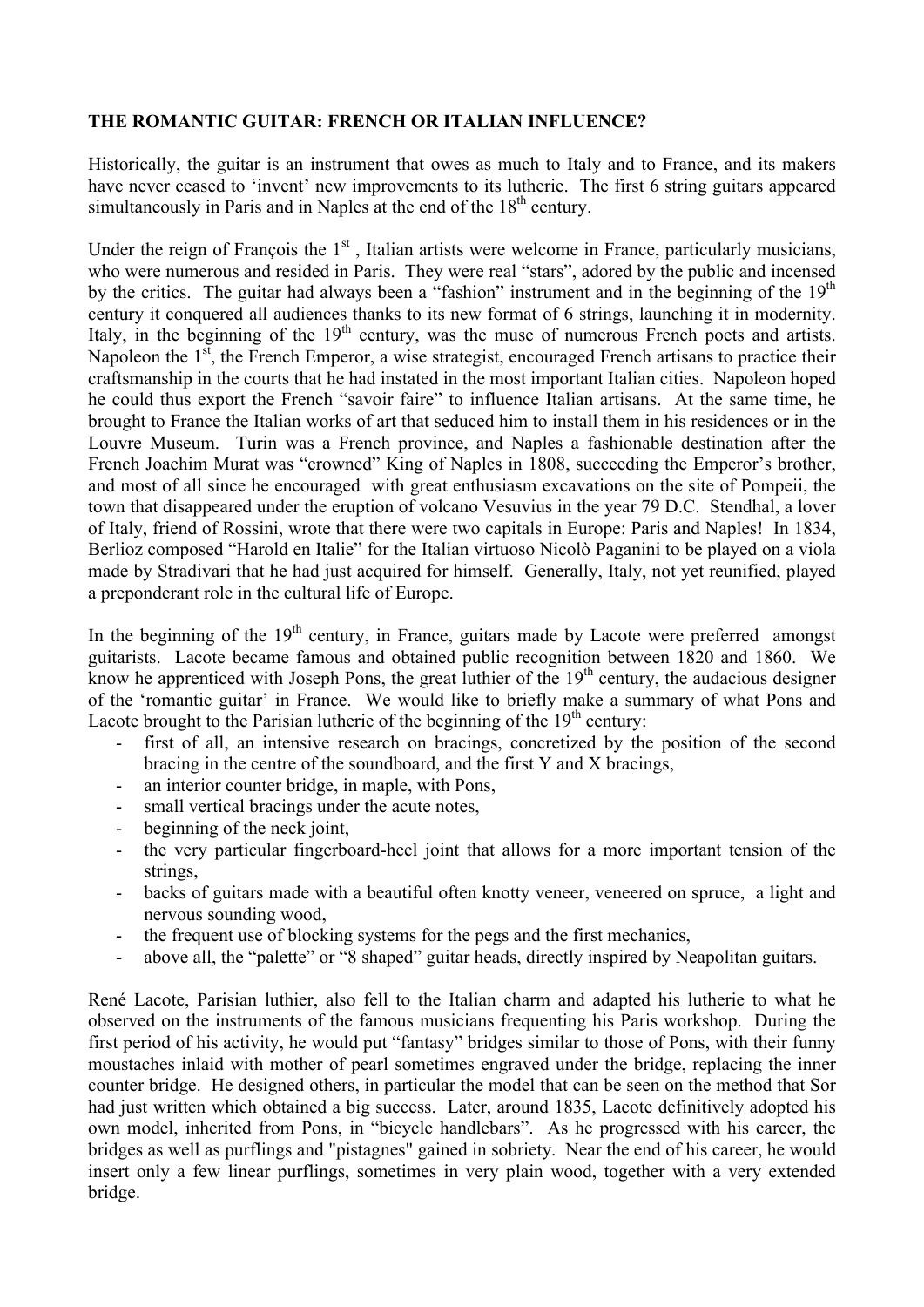We can observe the influence of Italian luthiers in this curious but elegant bridge, similar to those of Carlo Godone. We can observe this influence in the purflings around the edges of this guitar by Lacote of 1832 very similar to those applied on this other Filano made one year earlier, in 1831! The flowery motives around the soundhole of this Lacote also came from Naples disrupting the habits of linear purflings or pistagnes with geometric motives used by the Parisian luthiers.

The specific bracing used by Lacote in his guitars under the bridge is, in our opinion, his answer to the Italian luthiers. Instead of the large flowery moustaches laid on both sides of the bridge, or the long and voluminous bridge used by the Turin luthiers, he invented this "scalloped bar" to give the mass and necessary rigidity to the sounding board that he preferred to leave free.

Of course, the first Italian influence that can be observed on French guitars is the typically Neapolitan "palette" head used by many of the Parisian luthiers.

Guitar was the "fashionable" instrument of the "high society" and Lacote and Fabricatore became competitors and by means of interposed virtuosos fought an unmerciful war between themselves. Whereas in Paris some of the Neapolitan techniques were adopted with enthusiasm, it is funny to note that in Italy the first 6 string guitars were called "French guitars". Italian luthiers went through a period of reflection and transition with the result that they constructed around the years 1780 – 1800 numerous five simple string guitars, in between the 5 course and 6 strings, while in France luthiers changed rapidly from 5 course to 6 simple strings, without making too many fivestring guitars. Ory and of course " the excellent" Lambert offered this type of guitar, but few of these instruments have survived whilst we have counted numerous five-string guitars made in Italy, in Naples as well as in Turin. The guitar-lyre went through the same influences, French or Italian, but remained an instrument more preoccupied by fashion than by musicality.

In Turin, luthiers – both violins as well as guitars – were influenced by their French colleagues, very numerous in town at that time. Numerous luthiers coming from Mirecourt settled there, bringing their know-how with them. Carlo Guadagnini, the 'star' luthier in Turin, used a guitar pattern very similar to that of Parisian Lambert; same format, same ribs, same sober decorations, flowery moustache bridges. His brother Gaetano, created an extremely new personal model that owed nothing to French lutherie.

A touching anecdote is to be added to this approach of comparisons between Italian and French styles, at a time when everything was new about guitars; a nice guitar by the great Carlo Guadagnini dated 1797. When this guitar arrived in our workshop, we asked ourselves important questions regarding its style, mixing happily together the French and Italian specificities. The pattern of the box is taken from Lambert but the soundhole located in a higher position on the box is typically Guadagnini, the blocks are Italian and the back made of several pieces ; the maple is taken sideways, contrary to the grain! The neck is varnished in black – Italian procedure – but the head's profile is Parisian with holes reinforced with tiny pieces of ivory, a technique only found on Italian instruments. Sober purflings around the soundhole are absolutely typical of Turin; the bridge is not piercing the soundboard. The fingerboard is made of several pieces of ebony, glued one after the other in a row. The soundboard is of a very nice spruce.

In 1797, 6 string guitars were still an "avant garde" phenomenon and our conclusions can seem hasted, but taking a look back, the mix of styles is evident on this instrument. We had to open this guitar to restore it and, under the bracings, we could read written with pen and ink: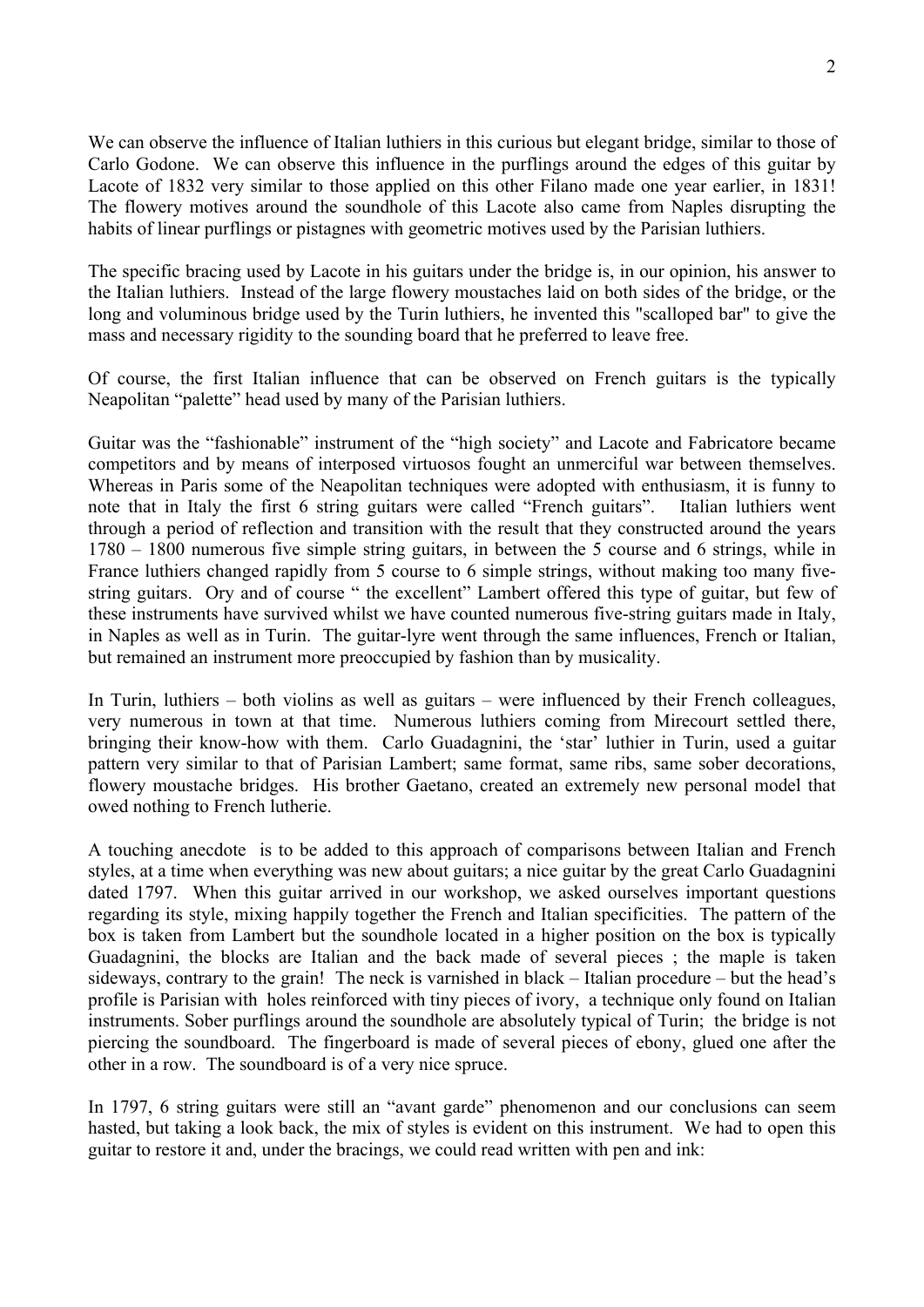"François Tessier Officier de l'armée de Bonaparte<br>Montenotte 1796" Montenotte 1796" (*François Tessier, officer in the army of Napoleon, Montenotte 1796)* 





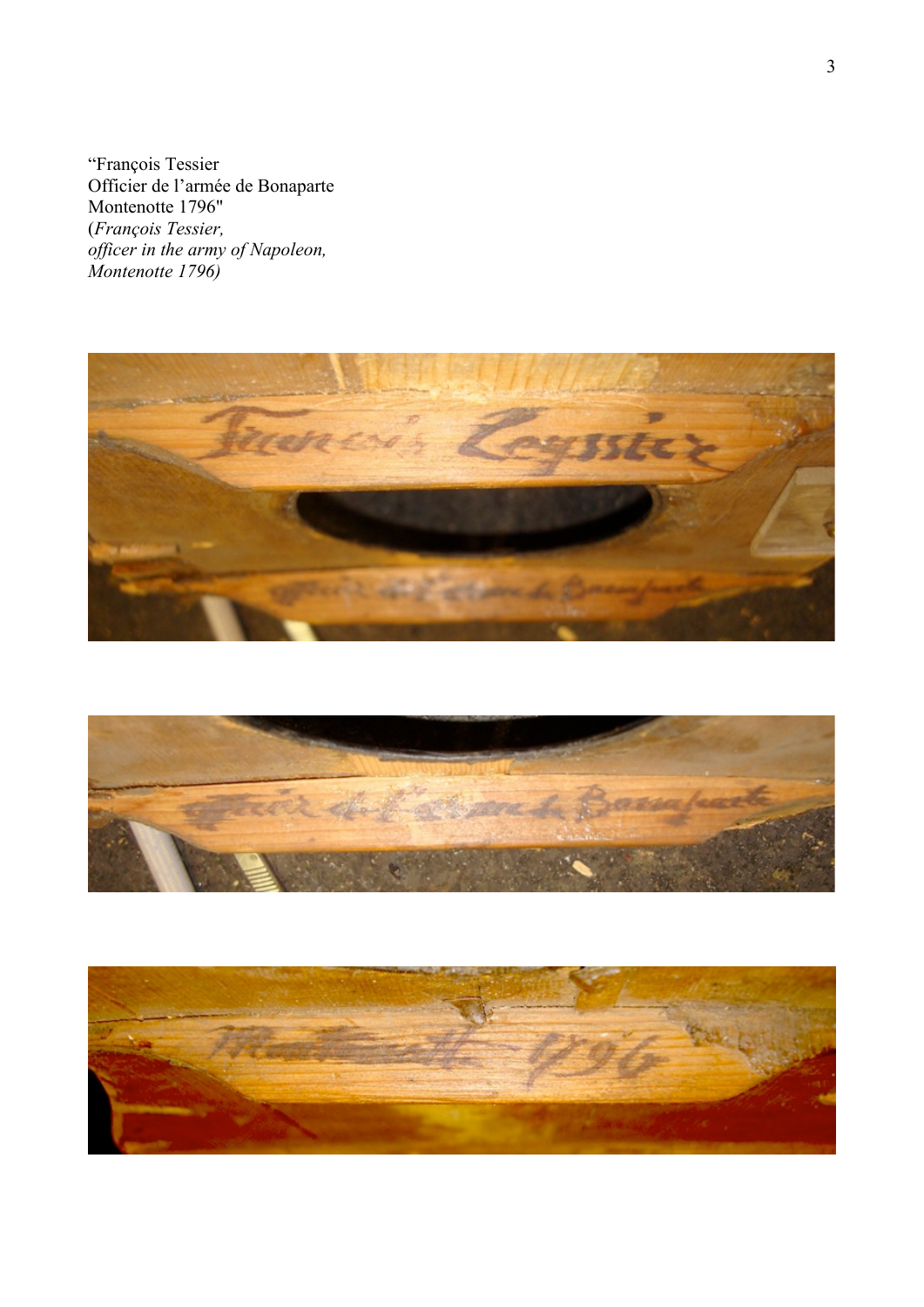These lines were obviously written before closing the box, at the luthier's workshop.

They can tell us that a soldier, officer with Napoleon Bonaparte's army, after the victory of Montenotte on April 12 1796 (at that time French territory, near Genoa), visited a luthier to order a guitar. As a custom with musicians, he probably tried several instruments before selecting one; in the meantime, Carlo Guadagnini, then 28 years old, examined a guitar that this young officer brought with him, noting this or that detail or set up. So, the officer signed the bracings of his future guitar on a finished top not yet glued to the box. The Turin luthier made unusual operations for this French customer: the head is of normal size but the profile typically French – remembrance of the  $18<sup>th</sup>$  century – and the back made of several sections of laterally cut maple; Guadagnini would usually work with one piece backs, generally from local fruit trees. Maple, more expensive, was reserved for the making of instruments of the violin family. The guitar is dated 1797, a few months after the signature and date on the bracings, which corresponds to the time necessary for Guadagnini to finish and consign the instrument to François Teyssier.

All these unusual details used by this luthier - most appreciated for his guitars in his time - could give us the indication that in that period, 1797, perhaps difficult, materials were lacking! Not enough ebony to make a single piece fingerboard: it was made in four assembled pieces. No maple for the back, not even two pieces, so in order to save a little on wood he was obliged to make it in three assembled pieces joined underneath the bracings. It meant more work of course, but it cost less and in that way he could use small pieces, or remnants left from the making of violins that his father and his brother were constructing. Regarding the soundboard, he probably wasn't aware that it was already wormed and badly damaged; the bracings – signed by François Teyssier - and the blocks that he glued were sane and contained no worm gallery. A letter by Gaetano  $1<sup>st</sup>$ , Carlo's brother, addressed to Count Cozio di Salabue, tells us that the Guadagnini family was soliciting from their generous sponsor a substantial help in order to buy wood and go on with the making of musical instruments (cf. Il Salabue).